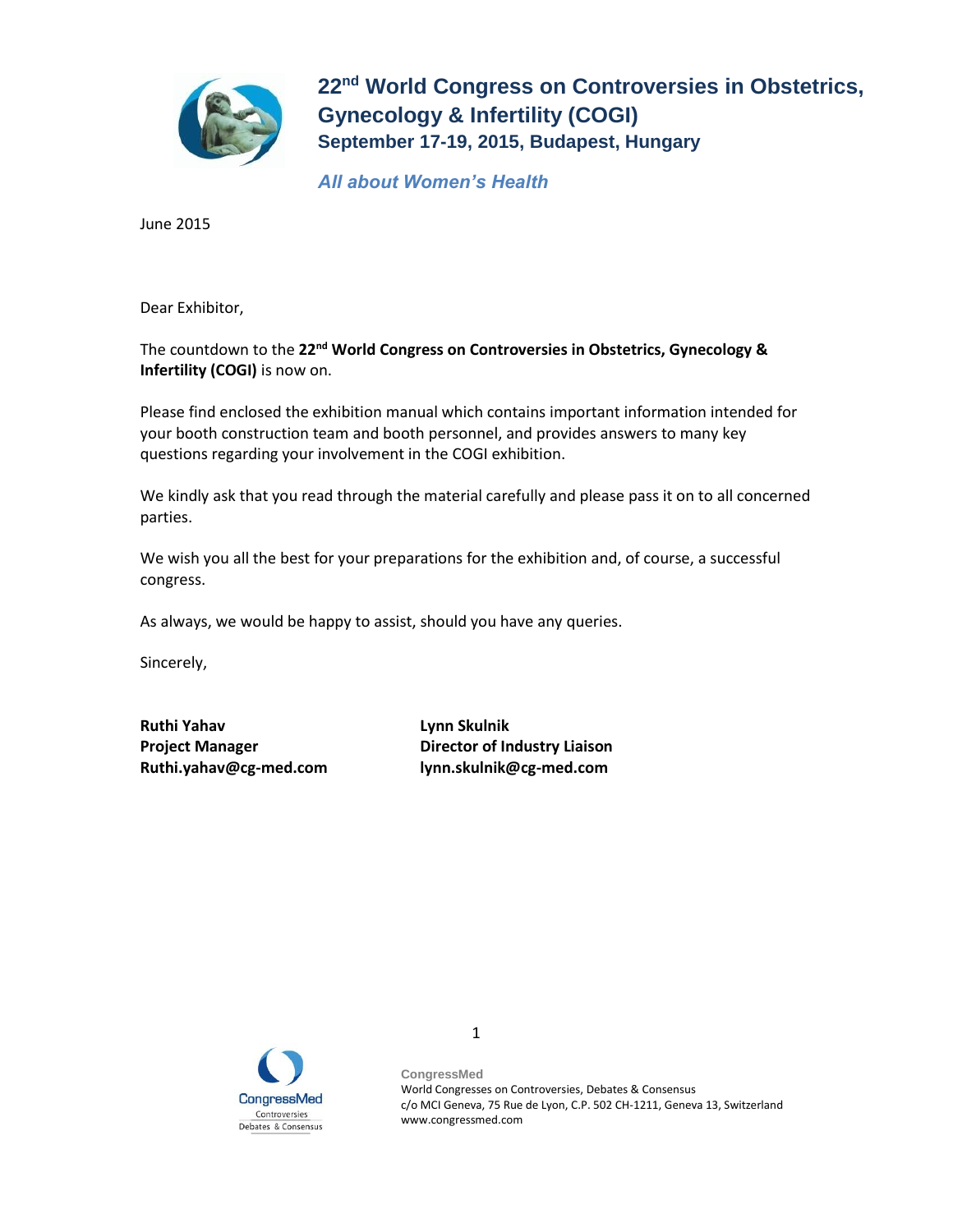

*All about Women's Health*

**Congress Location** Syma Event and Congress Centre Dózsa György str. 1. H-1146 Budapest, Hungary

**Exhibition hours • Set-up time:** Thursday, September 17, 2015 8:00-15:30 **• Exhibition Hours:**  Thursday, September 17, 2015 19:30 networking reception Friday, September 18, 2015 09:00-18:00 Saturday, September 19, 2015 09:00-18:00 **• Dismantling time:** Saturday, September 19, 2015 from 18:00

## **Booth / Furniture / Electricity / Internet**



BANO is the official exhibition supplier. The catalogue and order forms are available online at: [www.congressmed.bano.eu](http://www.congressmed.bano.eu/)

**Handling and Storage** Motty Wizman Hermes Exhibition and Projects E-mail: [mottyw@hermes-exhibitions.com](mailto:mottyw@hermes-exhibitions.com)  Tel: +972-52-602-1958

**Exhibitors are welcome to carry in their own items during the exhibition set-up hours.**

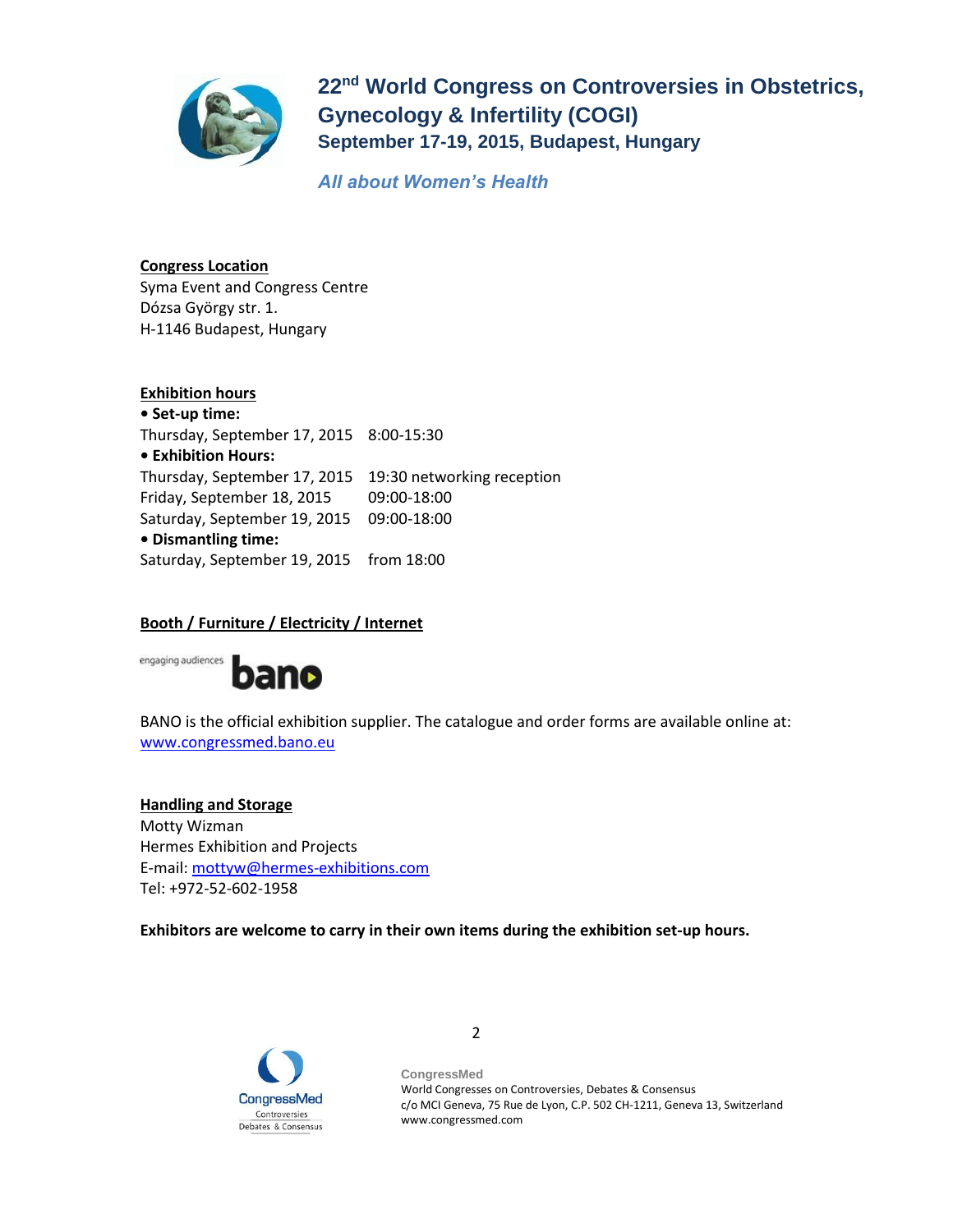

*All about Women's Health*

## **Registration and Accommodation**

For group registration and accommodation bookings please contact: **MCI Geneva** Mathias Guilloux Project Coordinator E-mail: [cogieurope.reghot@mci-group.com](mailto:cogieurope.reghot@mci-group.com) Tel: +41 22 33 99 641 Fax: +41 22 33 99 631

## **Exhibition – Rules and Regulations**

## **Maximum Stand Height**

The maximum stand height for any part of the stand cannot exceed **5m.**

## **Set-up**

Set-up takes place during the hours stated above. Please be aware that the use of glue, sticky tape, staple gun, nails, screws etc. to fix materials to the walls, floor, pillars, mirrors and ceiling is strictly prohibited throughout the entire hotel. The existing floors have to be protected professionally against damage and pollution. In case of very heavy exhibition goods, the floor has to be covered if necessary. Brought in forklifts have to have plastic or rubber wheels. Any damage to the carpets will be the responsibility of the user and charged accordingly.

## **Changes in size of reserved space**

The Organizers reserve the right to allocate an exhibitor to a new location within the exhibition area in the event of a change in size of the reserved exhibition space.

## **Amendments to exhibition layout**

While every effort is made to preserve the published layout of the exhibition, the Organizers shall be entitled to change the layout if this is in the general interest of the exhibition.

## **Sharing of stands & sub-letting**

Exhibitors are not permitted to share with others any booth space allotted to them without prior written consent from the Organizers.

Exhibitors shall not sub-let the whole or any part of the stand allotted to them without the written consent of the Organizers.

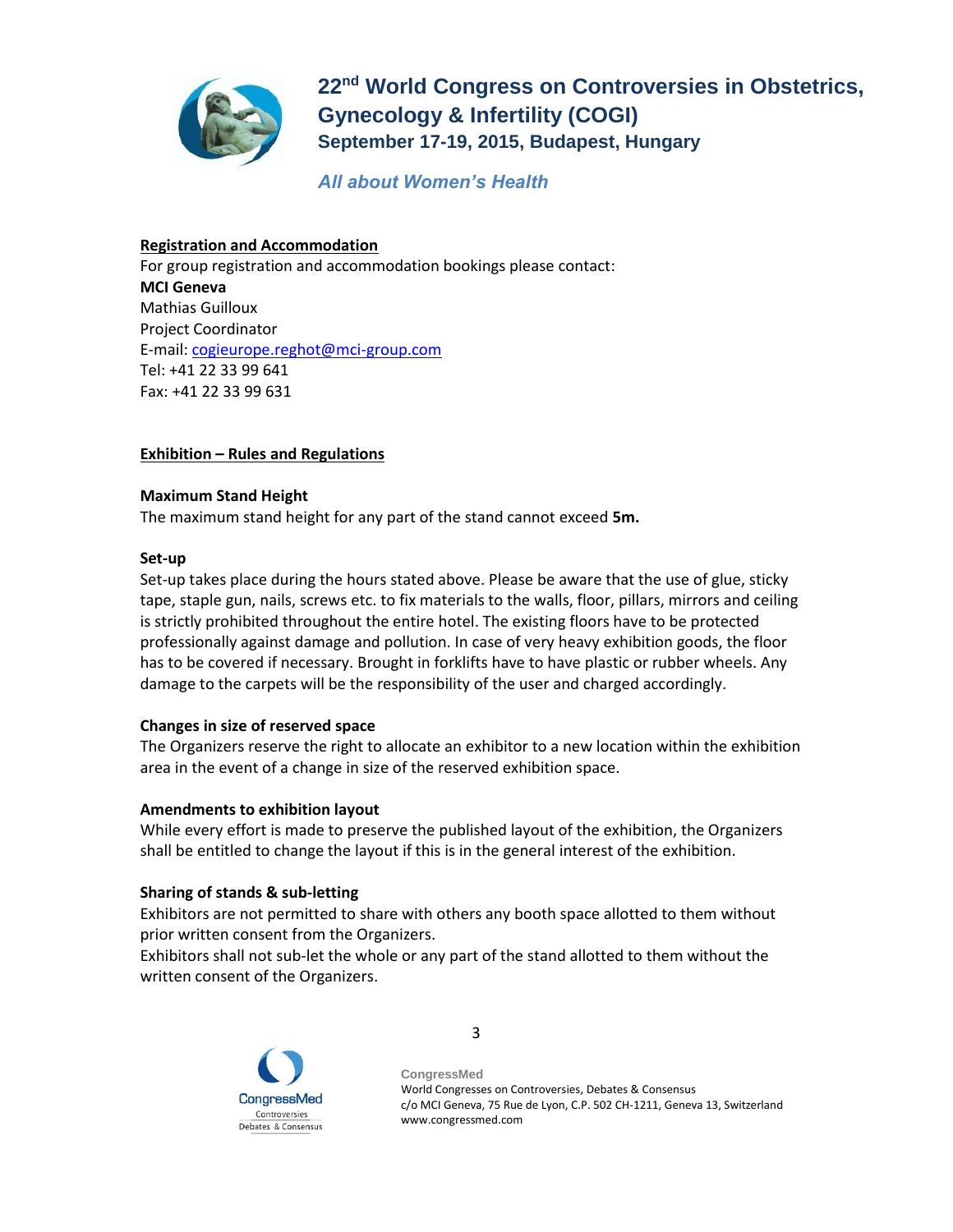

*All about Women's Health*

## **Stand building**

To maintain an open exhibition area, the exhibitors are requested to maintain sides of stands adjacent to aisles open. Island stands should be accessible from all sides. Nothing may impede the free flow of delegates in the aisles.

Only one level stands are permitted.

Suspensions / hanging devices from the ceiling such as banners, company/product logos are not authorized. The stand must be self-standing.

*Use of Rented Space & Height Limitation* - The use and branding of rented space cannot exceed the rented surface and space in three dimensions. The height limitation communicated above must be respected both for physical and visual devices (e.g. lasers, gobos, etc.).

#### **Flow of delegates**

Nothing may impede the free flow of delegates in the aisles. This means that nothing may be built in the aisles; nor may furniture or equipment stand in the aisle space.

#### **Manning of stands**

Exhibitors will be required to ensure that their stands are manned during the opening hours of the exhibition and must not dismantle their stands before the published closing time.

#### **Waste removal**

Exhibitors are responsible for the removal of all refuse/waste from the exhibition area. Any discarded waste, including promotional material, left behind will be removed by the Organizers at the expense of the exhibitor concerned.

#### **Disruption of other exhibits**

Exhibitors may not produce noise and/or use amplification of music and/or voice which may be heard outside the space assigned to the exhibitors, or which may interfere with or be felt objectionable to attendees or other exhibitors. The volume level must not exceed 70dB (A) at the boundaries of the stand. The Organizers reserve the right to require exhibitors to discontinue any such activity. Live presentations at the stand are not permitted without prior approval from the Organizers.

#### **Product disclaimer**

The acceptance of a product or service for exhibition does not in any manner constitute an endorsement by the Organizers.

4

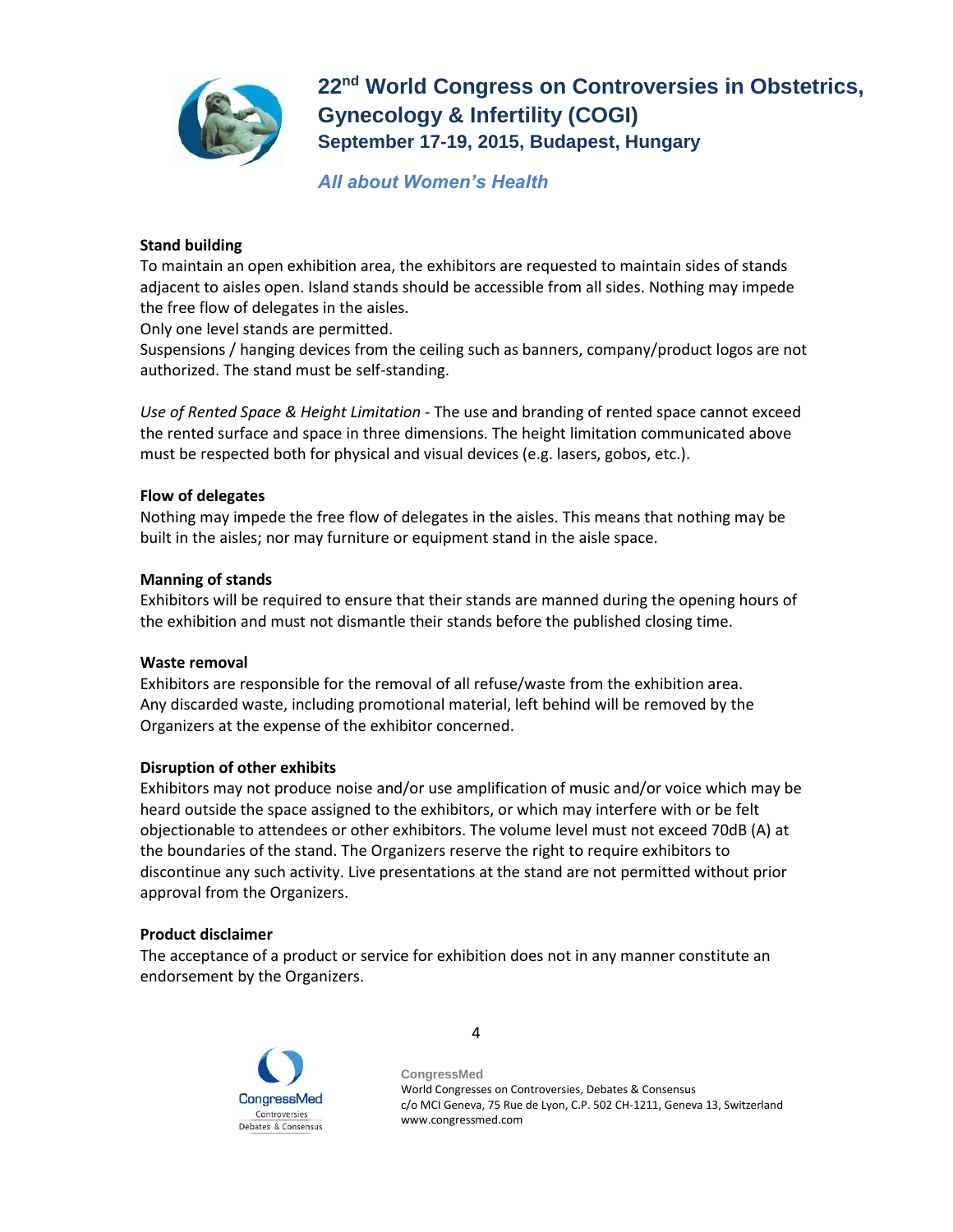

## *All about Women's Health*

Each exhibitor and/or sponsor is responsible for the material and information they make available at the congress. Exhibitors and sponsors should only present material and information which has been approved by their legal departments and which is in compliance with the legislation of the host country of the congress.

It is the responsibility of exhibitors and/or sponsors to address these issues and any conflicts arising from such matters directly among themselves, as the Organizers will not arbitrate in any way in legal issues of this nature.

The distribution and the mounting of advertising material outside the exhibition stand is prohibited, unless prior confirmation was given by the Organizers.

## **Liability**

The Organizers and the hotel cannot accept responsibility for damage caused by an exhibitor nor for loss sustained by an exhibitor. Exhibitors or their agents must not damage or deface the exhibition facility or the booths and equipment of other exhibitors. When such damage occurs, the exhibitor is solely responsible and is liable to the owner of the property. Exhibitors must make provisions for the safeguarding of their goods, materials, equipment, and displays at all times.

## **Security and insurance**

The Organizers will not be held responsible for any loss or damage to exhibitors' goods and exhibitors are reminded that they should take out their own insurance to cover for this. The exhibiting company is required to take out its own insurance against risks that could be incurred in connection with the exhibition, especially liability. Coverage for risks relating to property, employer liability and personal accident to contractors or staff should also be included.

It is advised that exhibitors take out insurance for any losses and wasted expenditures in the event that the exhibition is abandoned or curtailed. Organizers are reminded that their insurance, as noted above, should take effect from the day that goods and exhibits are delivered to the venue and should remain in effect until all items have been removed.

All equipment must be taken from the power supply overnight. Equipment that has to be connected to the power supply is the responsibility of the exhibitor. No damages should be caused by equipment left connected overnight. An agreement from the hotel beforehand is necessary. We strongly advise to lock away any valuables or easy to remove objects.